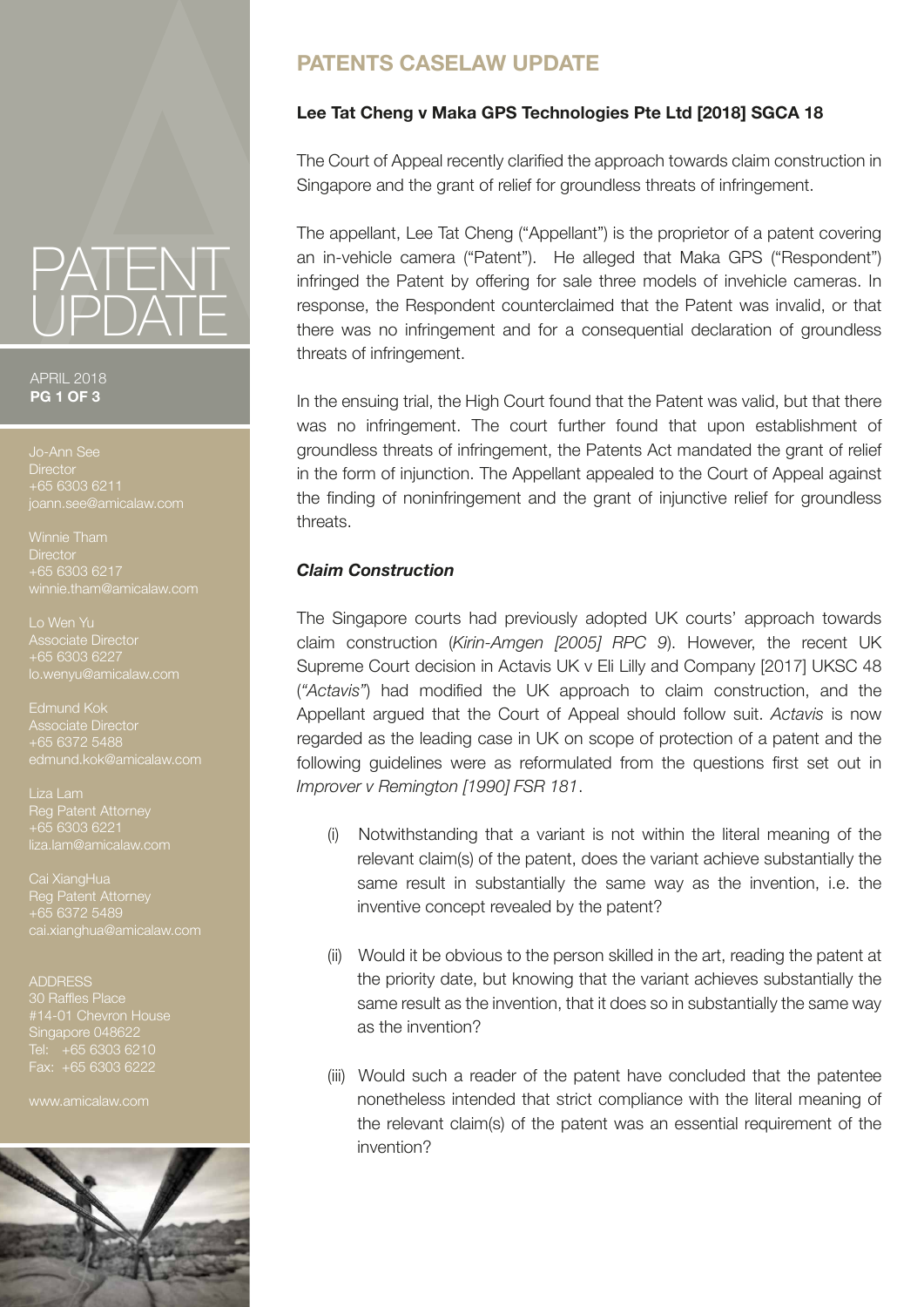Accordingly, using the *Actavis* approach, in order to establish infringement in a case where there is no literal infringement, a patentee would have to establish that the answers to the first two questions are "yes" and that the answer to the third question is "no"

#### *Singapore position*

After reviewing the *Actavis* decision, the Court of Appeal rejected the *Actavis*  approach and instead, endorsed the purposive construction approach of previous cases.

It held that the *Actavis* approach extended the protection of a patent beyond the scope of the claims and is inconsistent with the present statute in Singapore. Section 113 Patents Act provides that the extent of the protection conferred by a patent is to be determined by what is specified in the claims, interpreted in the light of the description and any drawings contained in the patent specification. It was hence impermissible to extend the scope of the protection beyond that as specified in the claims.

While Section 113 is materially similar to Section 125 of the UK Patents Act, the interpretation of the latter is now governed by the European Patent Convention and the Protocol on the Interpretation of Article 69. The Court of Appeal held that the UK Supreme Court was bound to interpret and apply the European Patent Convention and Protocol on the Interpretation of Article 69, both of which are not applicable to Singapore. Lord Neuberger in *Actavis* found that:

> *"Such an approach complies with article 2 of the Protocol, as issue (ii) squarely raises the principle of equivalents, but limits its ambit to those variants which contain immaterial variations from the invention. It is also apparent that the two issues comply with article 1 of the Protocol in that they involve balancing the competing interests of the patentee and of clarity, just as much as they seek to balance the encouragement of inventions and their disclosure with the need for a competitive market."*

Furthermore, the Court of Appeal opined that was not unfair that the patentee is bounded by the terms of his choosing in the claims, and provides certainty to third parties. The *Kirin-Amgen* approach strikes a right balance between affording fair protection to a patentee so that he is not without protection against third parties who make immaterial variants to the patented invention, and need to provide a reasonable degree of certainty to third parties who, in the conduct of their business, rely on patent claims to determine the limit of the patent.



APRIL 2018 **PG 2 OF 3**